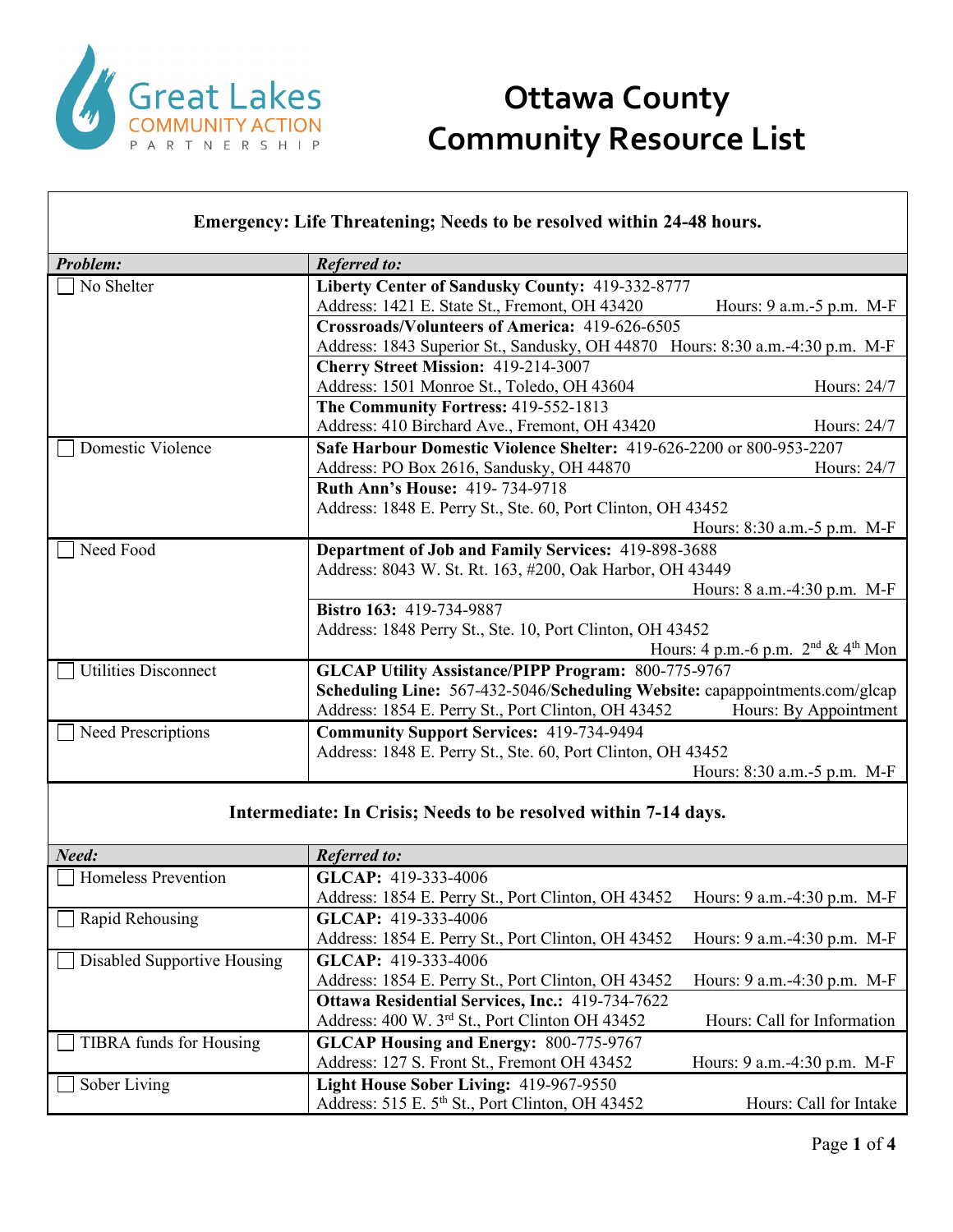

| Water Heater or Furnace                                        | <b>GLCAP Housing and Energy Department: 800-775-9767</b>        |                                                     |
|----------------------------------------------------------------|-----------------------------------------------------------------|-----------------------------------------------------|
|                                                                | Address: 127 S. Front St., Fremont, OH 43420                    | Hours: 9 a.m.-4:30 p.m. M-F                         |
| Eye Vision Options (Referral                                   | <b>Community Support Services: 419-734-9494</b>                 |                                                     |
| Source)                                                        | Address: 1848 E. Perry St., Ste. 60, Port Clinton, OH 43452     |                                                     |
|                                                                |                                                                 | Hours: 8:30 a.m.-5 p.m. M-F                         |
|                                                                |                                                                 |                                                     |
| Transitional: Vulnerable; Needs to be resolved within 30 days. |                                                                 |                                                     |
|                                                                |                                                                 |                                                     |
| Request:                                                       | <b>Referred to:</b>                                             |                                                     |
| <b>Employment Services</b>                                     | OhioMeansJobs-Ottawa County: 419-707-8605                       |                                                     |
|                                                                | Address: 8043 W. St. Rt. 163, #200, Oak Harbor, OH 43449        |                                                     |
|                                                                |                                                                 | Hours: 8 a.m.-4:30 p.m. M-F                         |
|                                                                | <b>GLCAP Employment/Training: 800-775-9767</b>                  |                                                     |
|                                                                | Address: 127 S. Front St., Fremont, OH 43452                    | Hours: 9 a.m.-4:30 p.m. M-F                         |
| Preschool/Child Care Options                                   | GLCAP Child Development: 419-734-2652                           |                                                     |
|                                                                | Address: 1854 E. Perry St., Port Clinton, OH 43452              | Hours: 9 a.m.-4:30 p.m. M-F                         |
| Health Insurance Options                                       | Department of Job and Family Services: 419-898-3688             |                                                     |
|                                                                | Address: 8043 W. St. Rt. 163, #200, Oak Harbor, OH 43449        |                                                     |
|                                                                |                                                                 | Hours: 8 a.m.-4:30 p.m. M-F                         |
| Income Enrichment                                              | Department of Job and Family Services: 419-898-3688             |                                                     |
|                                                                | Address: 8043 W. St. Rt. 163, #200, Oak Harbor, OH 43449        |                                                     |
|                                                                |                                                                 | Hours: 8 a.m.-4:30 p.m. M-F                         |
| <b>Transportation Services</b>                                 | <b>Ottawa County Transportation Agency (OCTA): 419-898-7433</b> |                                                     |
|                                                                | Address: 275 N. Toussaint South Rd., Oak Harbor, OH 43449       |                                                     |
|                                                                |                                                                 | Hours: 6 a.m.-11 p.m. Daily                         |
| Legal Services                                                 | Legal Aid of Western Ohio: 877-894-4599                         |                                                     |
|                                                                | Address: 1800 N. Blanchard St., Findlay, OH 45840               | Hours: 9 a.m.-2 p.m. M-F                            |
| Telephone Service                                              | Verizon Lifeline: 800-483-1807                                  |                                                     |
|                                                                |                                                                 | Hours: Call for Information                         |
| Physician &/or Dentist Options                                 | <b>Ottawa County Health Department: 419-734-6800</b>            |                                                     |
|                                                                | Address: 1856 E. Perry St., Ste. 300, Port Clinton, OH 43452    |                                                     |
|                                                                |                                                                 | Hours: 7:45 a.m.-4:30 p.m. M-F                      |
| Mental Health Treatment                                        | <b>Bayshore Counseling Services: 419-734-5535</b>               |                                                     |
| Options                                                        | Address: 304 Madison St., Port Clinton, OH 43452                | Hours: 8 a.m.-5 p.m. M-F                            |
|                                                                | Firelands Counseling and Recovery: 419-734-2942                 |                                                     |
|                                                                | Address: 335 Buckeye Blvd., Port Clinton, OH 43452              |                                                     |
|                                                                |                                                                 | Hours: 8 a.m.-8 p.m. Mon-Thurs                      |
|                                                                |                                                                 | 8 a.m.-5 p.m. Fri                                   |
|                                                                | <b>CHOICES Behavioral Health Care: 419-960-4009</b>             |                                                     |
|                                                                | Address: 126 E. Perry St., Port Clinton, OH 43452               |                                                     |
|                                                                |                                                                 | Hours: 9 a.m.-5 p.m. Mon-Thurs<br>9 a.m.-4 p.m. Fri |
|                                                                | <b>Bayshore Counseling Services: 419-734-5535</b>               |                                                     |
| Alcohol/Drug Treatment<br>Options                              | Address: 304 Madison St., Port Clinton, OH 43452                | Hours: 8 a.m.-5 p.m. M-F                            |
|                                                                |                                                                 |                                                     |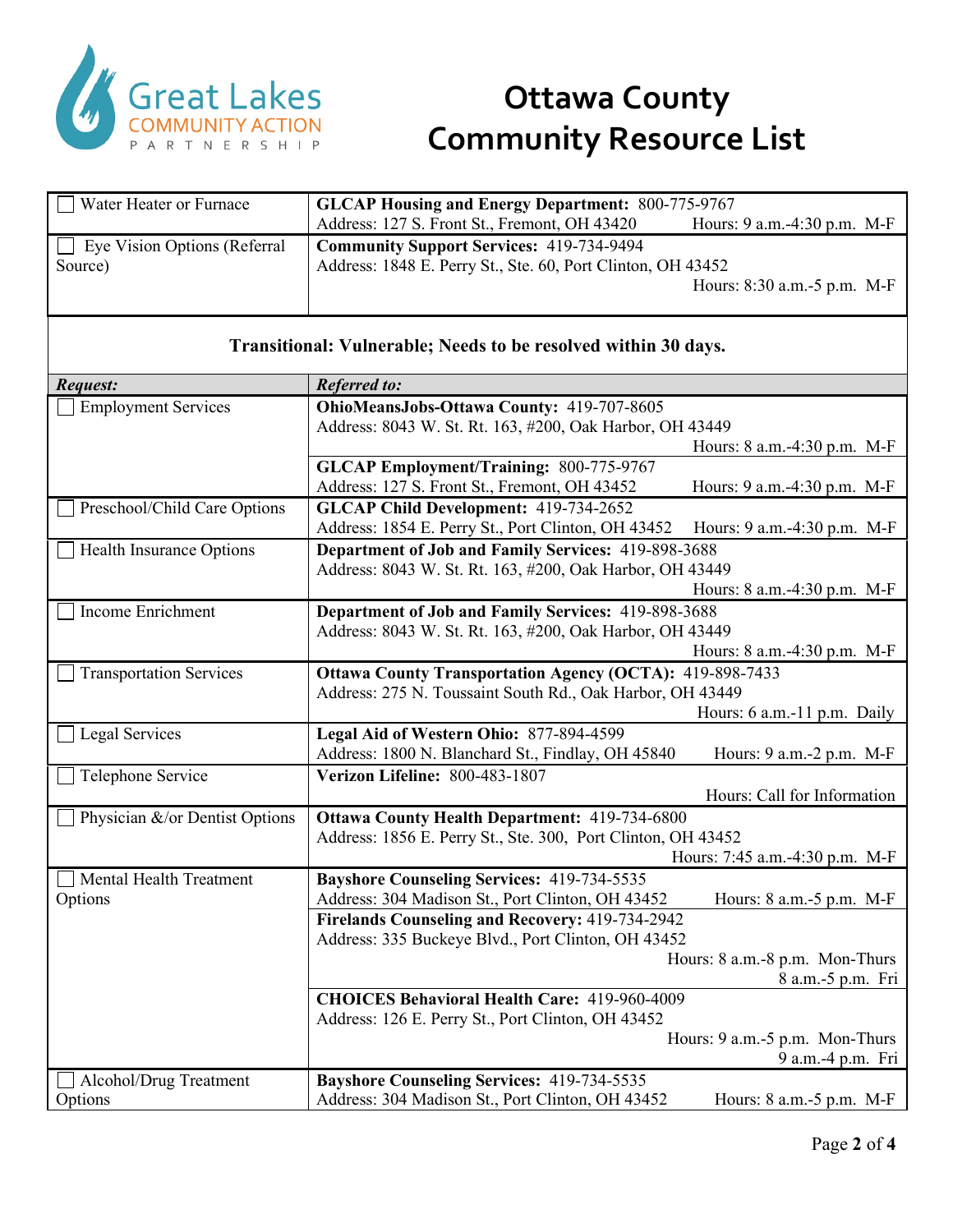

|                                 | Firelands Counseling and Recovery: 419-734-2942             |
|---------------------------------|-------------------------------------------------------------|
|                                 | Address: 335 Buckeye Blvd., Port Clinton, OH 43452          |
|                                 | Hours: 8 a.m.-8 p.m. Mon-Thurs                              |
|                                 | 8 a.m.-5 p.m. Fri                                           |
|                                 | <b>CHOICES Behavioral Health Care: 419-960-4009</b>         |
|                                 | Address: 126 E. Perry St., Port Clinton, OH 43452           |
|                                 | Hours: 9 a.m.-5 p.m. Mon-Thurs                              |
|                                 | 9 a.m.-4 p.m. Fri                                           |
| Nutrition Information: Children | Women, Infants & Children (WIC)-Ottawa County: 419-734-6800 |
| 5 and Under and Pregnant Women  | Address: 1856 E. Perry St., Port Clinton, OH 43452          |
|                                 | Hours: 7:45 a.m.-4:30 p.m. M-F                              |

#### **General: Interest; Application to be completed within 60-90 days.**

| <b>Request:</b>                 | <b>Referred to:</b>                                                            |
|---------------------------------|--------------------------------------------------------------------------------|
| Home Repair/Weatherization      | <b>GLCAP Housing and Energy Department: 800-775-9767</b>                       |
|                                 | Address: 127 S. Front St., Fremont, OH 43420<br>Hours: 9 a.m.-4:30 p.m. M-F    |
| Home Energy Conservation        | <b>Great Lakes Community Action Partnership: 800-775-9767</b>                  |
|                                 | Address: 127 S. Front St., Fremont, OH 43452<br>Hours: 9 a.m.-4:30 p.m. M-F    |
| Housing Counseling              | <b>Great Lakes Community Action Partnership: 800-775-9767</b>                  |
|                                 | Address: 127 S. Front St., Fremont, OH 43452<br>Hours: 9 a.m.-4:30 p.m. M-F    |
| Private Well Assistance         | <b>Great Lakes Community Action Partnership: 800-775-9767</b>                  |
|                                 | Address: 127 S. Front St., Fremont, OH 43452<br>Hours: 9 a.m.-4:30 p.m. M-F    |
| <b>GED</b> Classes              | OhioMeansJobs-Ottawa County: 419-707-8605                                      |
|                                 | Address: 8043 W. St. Rt. 163, #200, Oak Harbor, OH 43449                       |
|                                 | Hours: 8 a.m. -4:30 p.m. M-F                                                   |
| <b>Parenting Classes</b>        | <b>Bayshore Counseling Services: 419-734-5535</b>                              |
|                                 | Address: 304 Madison St., Port Clinton, OH 43452<br>Hours: 8 a.m. - 5 p.m. M-F |
|                                 | Heartbeat Hope Medical Pregnancy Center: 419-334-9079                          |
|                                 | Address: 1243 Napoleon St., Fremont, OH 43420                                  |
|                                 | Hours: 10 a.m.-3 p.m. Tues/Thurs                                               |
| <b>Family Planning Services</b> | Department of Job and Family Services: 419-898-3688                            |
|                                 | Address: 8043 W. St. Rt. 163, #200, Oak Harbor, OH 43449                       |
|                                 | Hours: 8 a.m.-4:30 p.m. M-F                                                    |
| Outstanding Bills / Debt        | <b>Consumer Credit Counseling: 800-278-8850</b>                                |
| Services                        | Hours: Call for Information                                                    |
| <b>Budgeting Education</b>      | <b>Consumer Credit Counseling: 800-278-8850</b>                                |
|                                 | Hours: Call for Information                                                    |
|                                 | <b>Great Lakes Community Action Partnership: 800-775-9767</b>                  |
|                                 | Address: 127 S. Front St., Fremont, OH 43452<br>Hours: 9 a.m.-4:30 p.m. M-F    |
| Vocational/College Options      | Terra State Community College: 419-334-8400                                    |
|                                 | Address: 2830 Napoleon Rd., Fremont, OH 43420<br>Hours: 8 a.m.-7 p.m. Mon/Tues |
|                                 | 8 a.m.-5 p.m. Wed/Thurs                                                        |
|                                 | 8 a.m.-4 p.m. Fri                                                              |